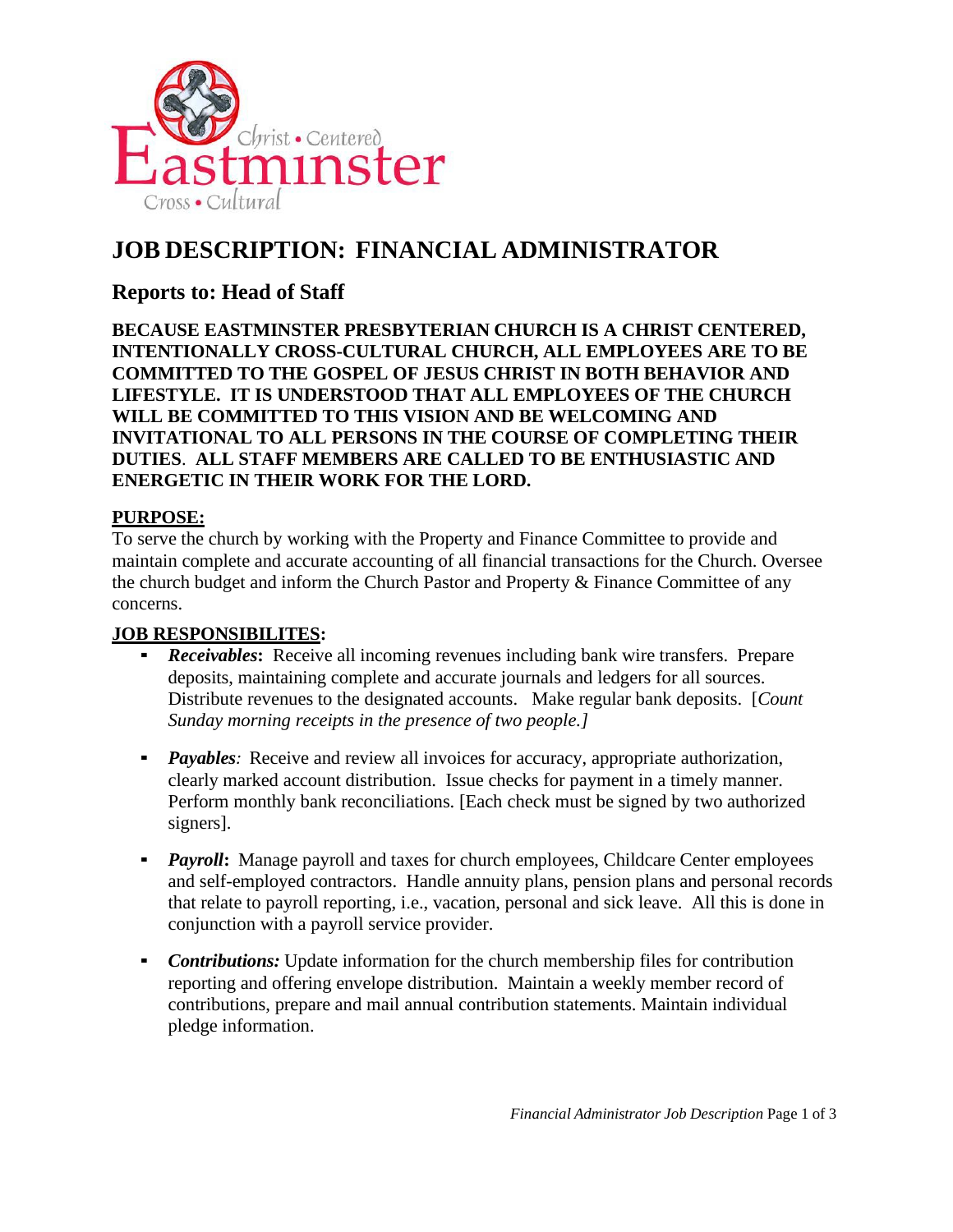- *Investments/Endowments:* Receive deposits and distribute trust funds, designated gifts, and investment accounts in accordance with specified terms. Track expected incoming amounts for cash flow purposes. [Mission and Outreach checks are prepared and mailed quarterly.]
- *Budget Process:* Work in conjunction with Pastor, elders and the Property and Finance Committee to produce a budget for upcoming year. Prepare preliminary reports and templates for budget forecasting. Prepare timely reports for Session approval.
- *Reporting:* Prepare and distribute monthly Treasurer's Reports for Property and Finance Committee. Prepare monthly reports for departments and committees as requested. Attend necessary meetings for explaining and clarifying reports (including monthly *Property & Finance meeting).*
- *Cash Flow: Be diligently aware* of cash flow status, requesting transfers from investments as necessary. [These must be approved by Property and Finance Committee.]
- **Insurance:** Work with insurance broker to analyze and create financial reports for annual review of group healthcare options.
- *Other:*
	- o Handle necessary government forms and bank resolutions.
	- o Establish and maintain Chart of Accounts.
	- o Conduct bank reconciliations monthly.
	- o Conduct an external audit every three years or internal review in the intervening years as directed by Property and Finance Committee.
	- o Attend weekly devotions/staff meetings.
	- o Attend monthly meetings with Property and Finance Committee.
	- o Attend annual congregation meeting.

## **QUALIFICATIONS:**

- Self-motivated, able to work independently and to multi-task
- Has experience in financial administration of a non-profit or small business
- Is proficient in using Microsoft Office Suite, specifically Excel
- Is knowledgeable in use of a financial database software, preferably ACS
- Has a general understanding of investments, trust funds, and endowments
- Is organized, efficient, detail-oriented, and able to focus on tasks in a sometimes-hectic environment
- Able to guard time, limiting interpersonal conversation to stay focused on responsibilities
- Proven success in maintaining extreme confidentiality
- Completion of satisfactory background checks, including Acts 33, 34, FBI clearances and credit check
- Proof of current COVID-19 vaccination